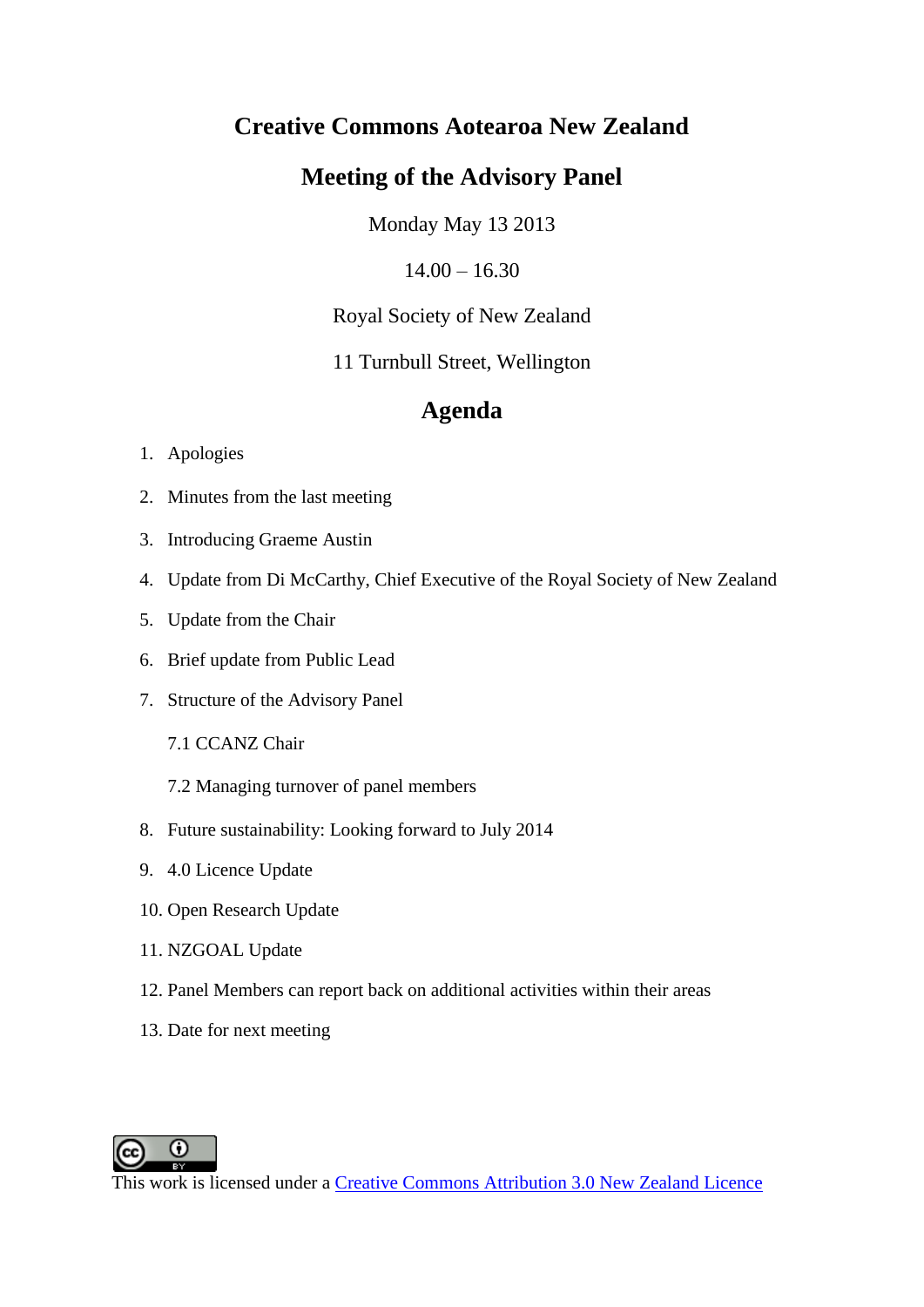# **Update on CCANZ Public Lead Activities, February to May 2013**

# **Funding**

The Society will sign an MOU with InternetNZ for \$20,000 of funding, dated from 1 April 2013 to 31 March 2014. This funding has been tied to the provision of workshops and print resources in the education and research sectors. The Society is also confident that our funding with MBIE will be extended for another twelve months.

# **CCANZ Staff FTEs**

Working with the Society, I have proposed a reallocation of CCANZ resources, to allow for an increase in project FTEs from 0.8 to 1.3/1.4. This will involve the Society hiring a 'Communications Assistant' to work alongside the Public Lead. This will allow CCANZ to produce more resources, have a stronger web presence and provide more talks and workshops. Applications for this position close May 10, with a prospective start date of June 1.

# **Print Resources**

## *Free to Mix Guide and Poster*

CCANZ has printed 4000 Free to Mix guides and 1000 Creative Commons posters. Approximately sixty class sets have been sent directly to interested schools, in advance of Mix & Mash. DigitalNZ and National Library Services to Schools have also agreed to help distribute the guides.

#### *Open Research Guide*

Fabiana and I are drafting an Open Research guide, based on the Free to Mix guide, to be designed and printed over the next three months.

#### *Other print resources*

Other planned print resources include a brochure on Creative Commons policies for schools, a brochure on Open Research and an introduction to Creative Commons for the heritage sector. I welcome suggestions about resources—print or otherwise—that could be produced.

# **Media**

# *PPTA*

I'm featuring in a PPTA story on copyright and Creative Commons policies in schools. The story will make the argument for Creative Commons policies, and also promote CCANZ talks and workshops.

# **Creative Commons International**

#### *Global Summit*

The next Creative Commons Global Summit will be held in Buenos Aires from August 21-  $24.$ 

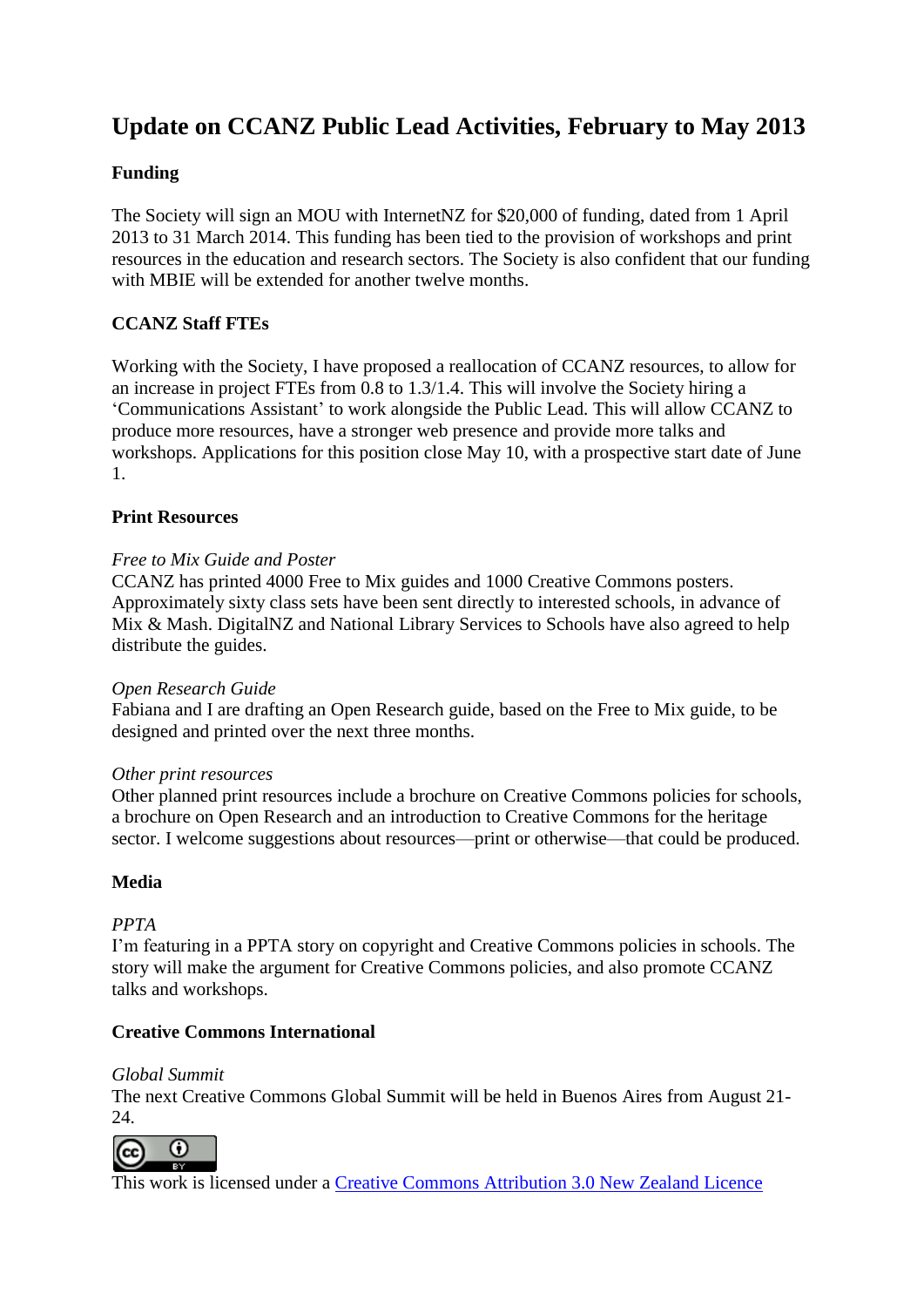#### *Regional Funding*

CC HQ will soon announce region-based competitive funding pools. We are developing plans to apply for this funding.

# **Projects and Partners**

#### *Tasman Declaration*

CCANZ has lent its support to the Tasman Declaration on Open Research, following February's Open Research conference. We will continue to work with the team behind NZ AU Open Research to produce resources, provide workshops and promote open research in New Zealand.

## *The Scoop Foundation Project*

In March, I wrote to the organising committee of the Scoop Foundation Project, which aims to support public interest journalism, suggesting that they adopt Creative Commons licensing. While the project is still taking shape, there is "strong interest" from the project committee in adopting open licensing.

## *Mix & Mash 2013*

Mix & Mash 2013: The New Storytelling officially launched on 5 February, and the first round of entries closed on 10 May. CCANZ is managing sponsorship and leading the promotion of Mix & Mash to schools. The showcase is officially run by CCANZ, DigitalNZ and NLNZ.

#### *Creative Commons and Culture and Heritage*

On 23 April, Creative Commons and the Ministry for Culture and Heritage held a joint session on Creative Commons in the heritage sector. There are plans to form working groups on several issues, including adding Creative Commons to depositor agreements.

#### *Nethui*

As usual, CCANZ will hold a public meeting during InternetNZ's Nethui conference in July. I believe that a broad ranging creative and cultural sector meeting would be effective. A separate compulsory sector education meeting, focusing on copyright and Creative Commons in education, may also be necessary.

#### *NZ On Air*

With the help of the Panel, I submitted a response to NZ On Air's discussion paper 'Online Rights and Public Access.'

#### *Creative Commons in Schools Workshops*

To accompany the release of our print resources—and as part of the promotional efforts in advance of Mix & Mash—I piloted a programme to give free Skype sessions to New Zealand school students. Limiting the offer to two email lists, I gave five Skype sessions, to some success. I will consider re-launching this programme in advance of the second round of Mix & Mash.

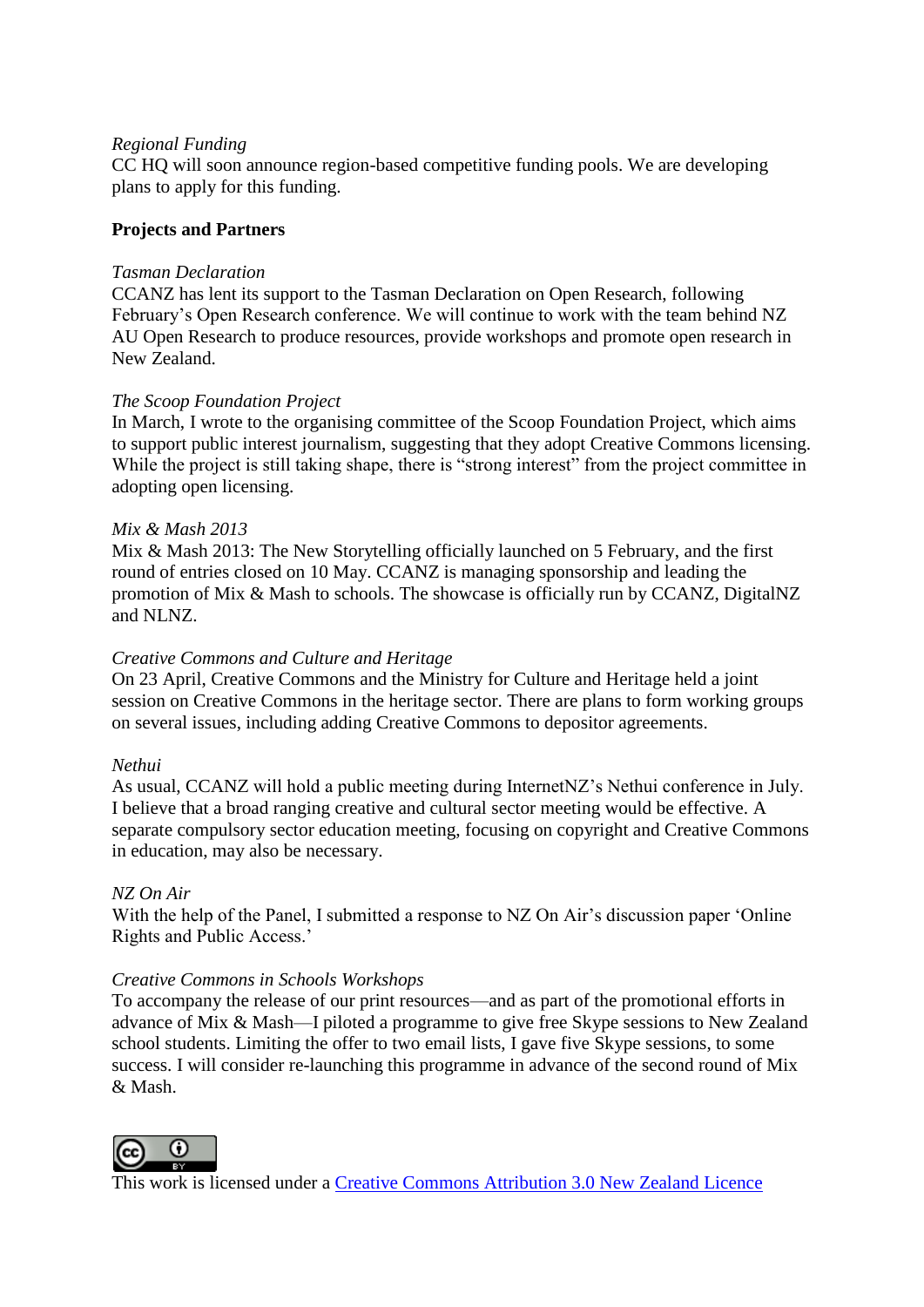# **Workshops, Presentations and Conferences**

*Conferences*

CCANZ had a stand at the Makertorium at Te Papa on 27 April.

*Workshops*

CCANZ attended VUW's 'Crowdsourcing in the Digital Humanities' workshop on 23 April. There is strong potential for CC licensing in GLAM sector crowd-sourcing projects.

# *Presentations 25 February to 13 May*

- PPTA ICT Committee:
- PPTA Principals' Councils;
- RSNZ staff 'chatshop';
- Guest lecture for VUW's LAWS 353: Intellectual Property;
- Sunnyhills Primary School (2 sessions);
- GNS Science:
- Hobsonville Point Primary School;
- St Ignatius Catholic School;
- Wellington Girls College Year 9 Media Studies (Matt);
- Wellington Girls College Years 12 and 13 Media Studies (Holly Grover);
- Netsquared Wellington;
- 'Chalkle' class with Rochelle Furneaux;
- National Library 'Digital Discovery Day' (3 sessions);
- Wellington Loop;
- CPIT:
- Ministry of Culture and Heritage and Creative Commons Meeting; and,
- RSNZ VP Humanities and Social Sciences Panel (brief update);

#### *Upcoming presentations (May-July)*

- NEAL Education
- Takapuna Normal Intermediate (whole school)
- North Shore students
- SLANZA (Hamilton)
- City Gallery, Wellington
- Wellington ICT
- VUW Library
- VUW School of Architecture and Design
- SLANZA (National Conference)

#### **Web Resources**

#### *Social Media*

Our presence on Twitter continues to grow. We now have over 1600 followers. Growth on our Facebook page is slower, though the page is being regularly updated. The email list, promoted since January, is nearing 100 subscribers.

*Case Studies*